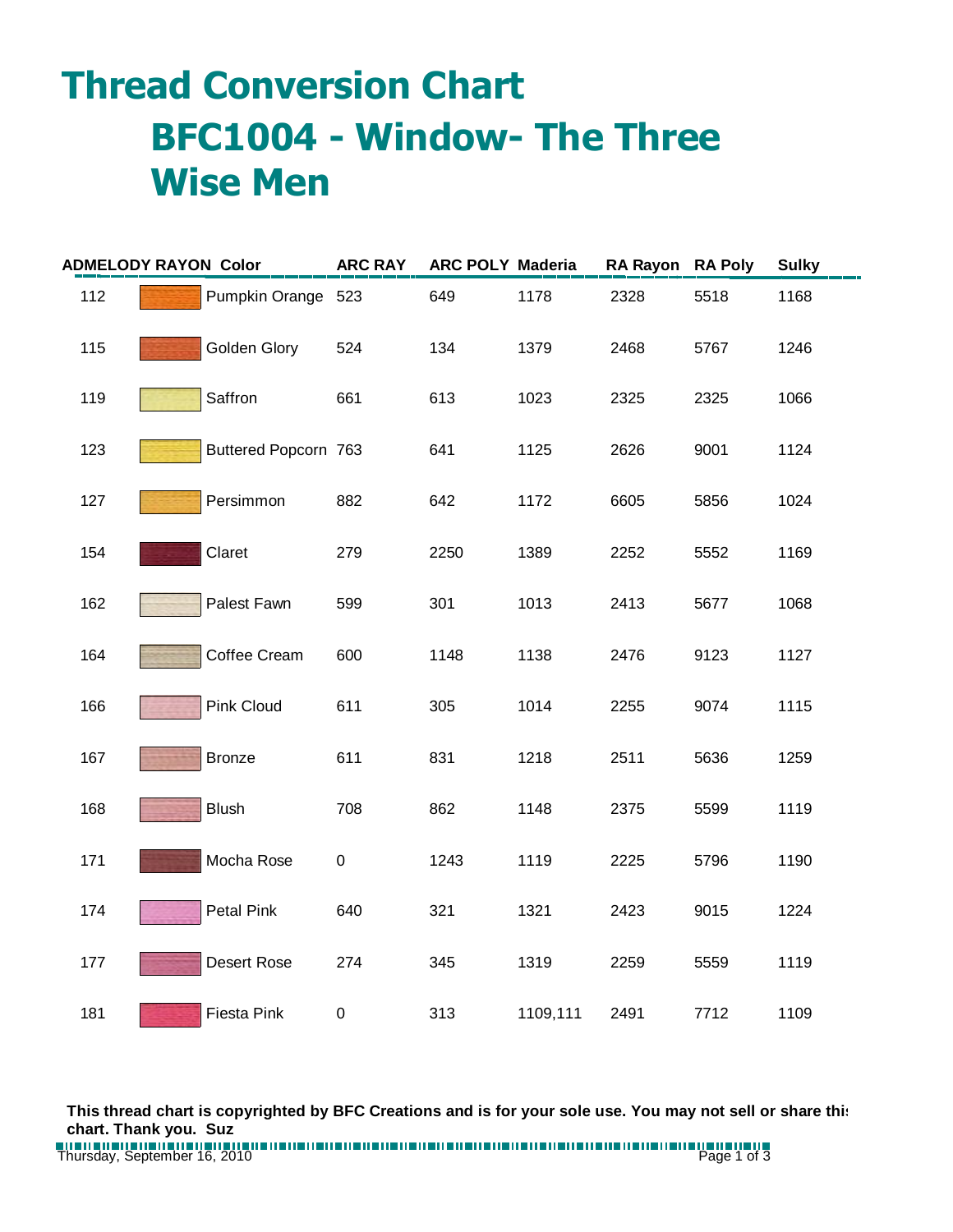| <b>ADMELODY RAYON Color</b> |                       | <b>ARC RAY</b> | <b>ARC POLY Maderia</b> |      | <b>RA Rayon</b> | <b>RA Poly</b> | <b>Sulky</b> |
|-----------------------------|-----------------------|----------------|-------------------------|------|-----------------|----------------|--------------|
| 186                         | Firecracker           | 590            | 3016                    | 1146 | 2329            | 9023           | 1037         |
| 187                         | Cherry Red            | 236            | 3015                    | 1147 | 2506            | 7706           | 1039         |
| 193                         | <b>Brandy</b>         | 335            | 333                     | 1187 | 2506            | 9013           | 1231         |
| 221                         | White Whisper         | 828            | 812                     | 1072 | 2343            | 5616           | 1022         |
| 226                         | White                 | 015            | 010                     | 1005 | 2297            | 5597           | 1001         |
| 227                         | <b>Black</b>          | 020            | 020                     | 1000 | 2296            | 5596           | 1005         |
| 231                         | Dusty Green           | 635            | 442                     | 1097 | 2555            | 5618           | 1077         |
| 233                         | Sea Green             | 0              | 963                     | 1227 | 2954            | 9107           | 1207         |
| 235                         | <b>Grecian Green</b>  | 363            | 963                     | 1170 | 2551            | 5502           | 1212         |
| 311                         | <b>Light Olive</b>    | 0              | 963                     | 1396 | 2554            | 5529           | 1049         |
| 314                         | Olive                 | 240            | 995                     | 1189 | 2584            | 5584           | 1175         |
| 323                         | Wheat Brown           | 401            | 619                     | 1192 | 2400            | 5501           | 1126         |
| 325                         | Cargo                 | $\pmb{0}$      | 905                     | 1191 | 2489            | 5501           | 1056         |
| 326                         | Natural Brown         | 144            | 878                     | 1144 | 2251            | 5777           | 1170         |
| 333                         | TerraCotta            | 0              | 253                     | 1257 | 2481            | 5589           | 1216         |
| 336                         | Sunkissed             | 403            | 412                     | 1338 | 2224            | 5524           | 1128         |
| 339                         | <b>Burnished Gold</b> | 466            | 619                     | 1225 | 2332            | 5701           | 1126         |
| 343                         | Beige                 | 404            | 2518                    | 1070 | 2606            | 9094           | 1055         |
| 344                         | Ash Blonde            | 555            | 815                     | 1055 | 2604            | 5761           | 1149         |

**This thread chart is copyrighted by BFC Creations and is for your sole use. You may not sell or share this chart. Thank you. Suz**